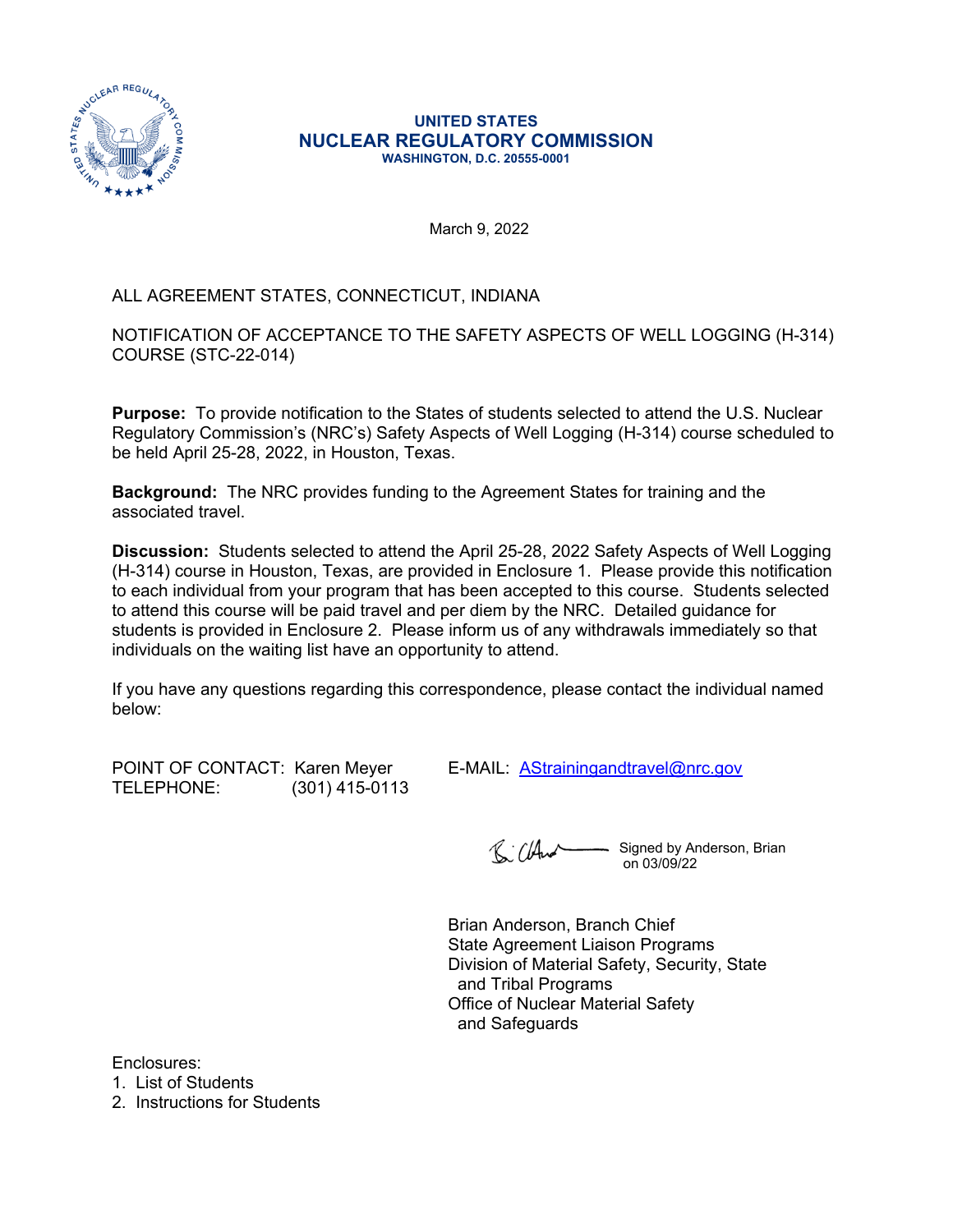### **SAFETY ASPECTS OF WELL LOGGING (H-314)** April 25-28, 2022 Houston, Texas

| <b>PARTICIPANT</b>       | <b>STATE</b>        |  |  |
|--------------------------|---------------------|--|--|
| <b>Undria McCallum</b>   | ALABAMA             |  |  |
| Oluwaseun Koriko         |                     |  |  |
| Daren Strickland         | <b>CONNECTICUT</b>  |  |  |
| Derek Elling             | IOWIA               |  |  |
| Terri Dodson             | <b>ILLINOIS</b>     |  |  |
| Robin Muzzalipo          |                     |  |  |
| <b>Jill Southerland</b>  | KANSAS              |  |  |
| Kalyn Fletcher           | LOUISIANA           |  |  |
| <b>Bruce Hilzendeger</b> | <b>NORTH DAKOTA</b> |  |  |
| Amy McKenna              | <b>TENNESSEE</b>    |  |  |
| <b>Edward Flores</b>     |                     |  |  |
| Eric McManus             | <b>TEXAS (DSHS)</b> |  |  |
| Stefanie Blum            |                     |  |  |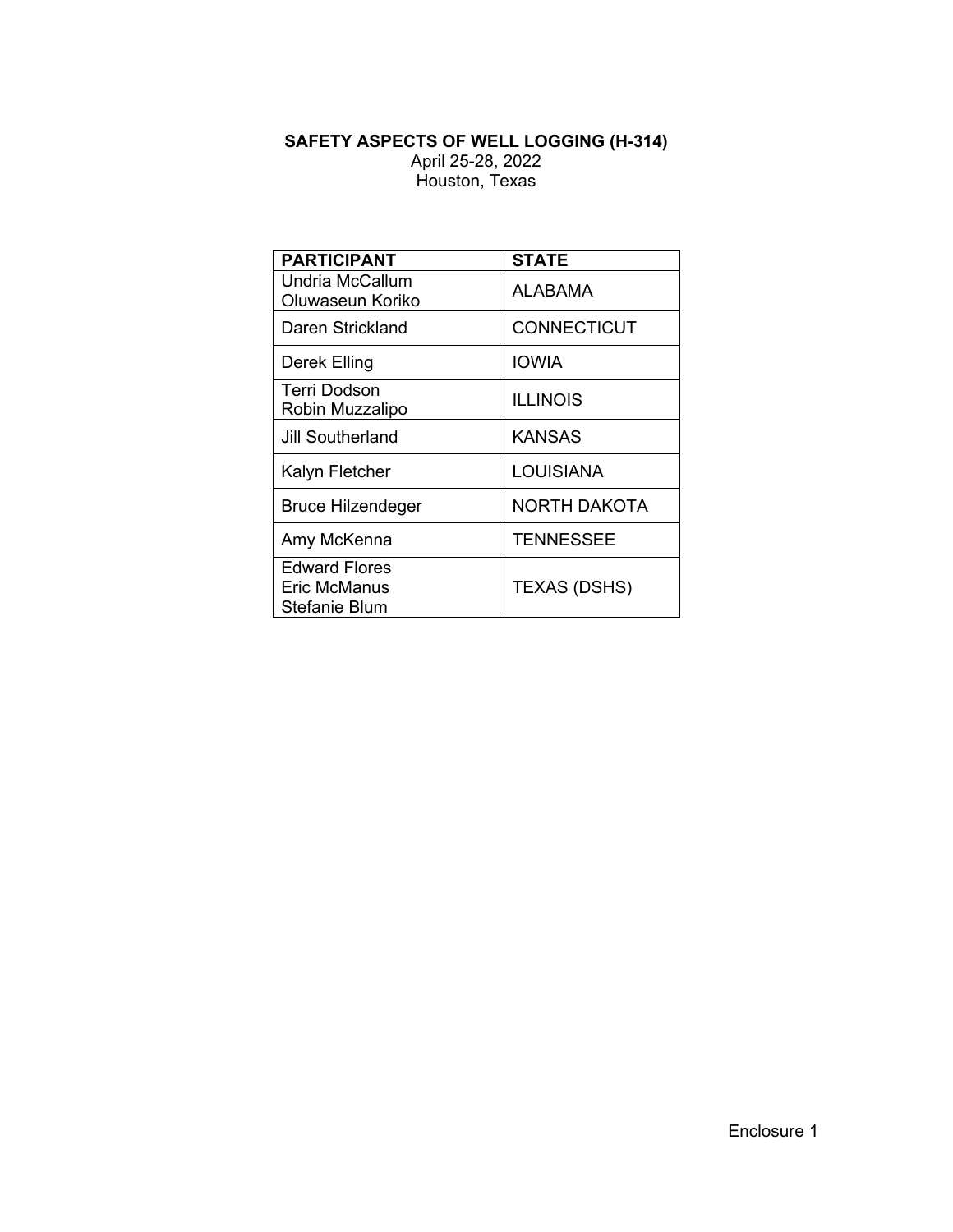### **INSTRUCTIONS TO STUDENTS**

**ACCEPTANCE:** Individuals listed in Enclosure 1 have been accepted for participation in the Safety Aspects of Well Logging (H-314) course. This course is scheduled to be presented April 25-29, 2022, at Schlumberger Technology Corporation, 4646 West Sam Houston Parkway North, Houston, Texas 77041.

**COURSE:** Please see our web site,<https://scp.nrc.gov/training.html>for the tentative course schedule and note that the course begins at 8:00 a.m. CDT on Monday, April 25th and ends at 12:00 p.m. CDT on Thursday, April 28th.

**LODGING AND TRAVEL:** Please plan to arrive on Sunday, April 24th and depart on Thursday, April 28th. Students must make their own lodging and travel arrangements. If there are no flights available that would allow you to arrive home before midnight on Thursday, April 28th, you may elect to depart on Friday, April 29th. In this event, NRC will provide reimbursement for hotel on Thursday night and per diem on Friday, April 29th. If traveling by air, please contact El Sol Travel at 844-244-6694 for airline reservations and indicate that the travel is "Invitational" for the NRC. Please select a fully refundable government fare if one is available and make sure that El Sol Travel correctly direct bills your flight to the NRC. If the need arises and you must make a change, contact Karen Meyer at (301) 415-0113.

Please complete the Travel Application Form which will be provided to you and submit to [AStrainingandtravel.Resource@nrc.gov](mailto:AStrainingandtravel.Resource@nrc.gov), at your earliest opportunity, but no later than Friday, April 15th. Individuals should request the Federal government rate at the hotels. The per diem for Houston, Texas is \$122 for hotel and \$69 for meals and incidentals. The first and last day of travel is calculated at 75 percent. Students are responsible for their own transportation between the hotel and the training center. If you are authorized to drive, the Federal mileage reimbursement is .585 cents per mile. Rental cars are **not** authorized for reimbursement.

In addition, you will need complete the attached voucher for reimbursement upon return from travel by May 13th. Review the itemized list for accuracy, including hotel, hotel tax and any additional authorized expenses. Then print, sign, scan, and e-mail back to me as one document with your hotel, flight receipt, and any other receipts over \$75.

Specific questions about the course can be sent directly to the NRC's Course Manager, Henry Lynn [\(henry.lynn@nrc.gov](mailto:henry.lynn@nrc.gov)).